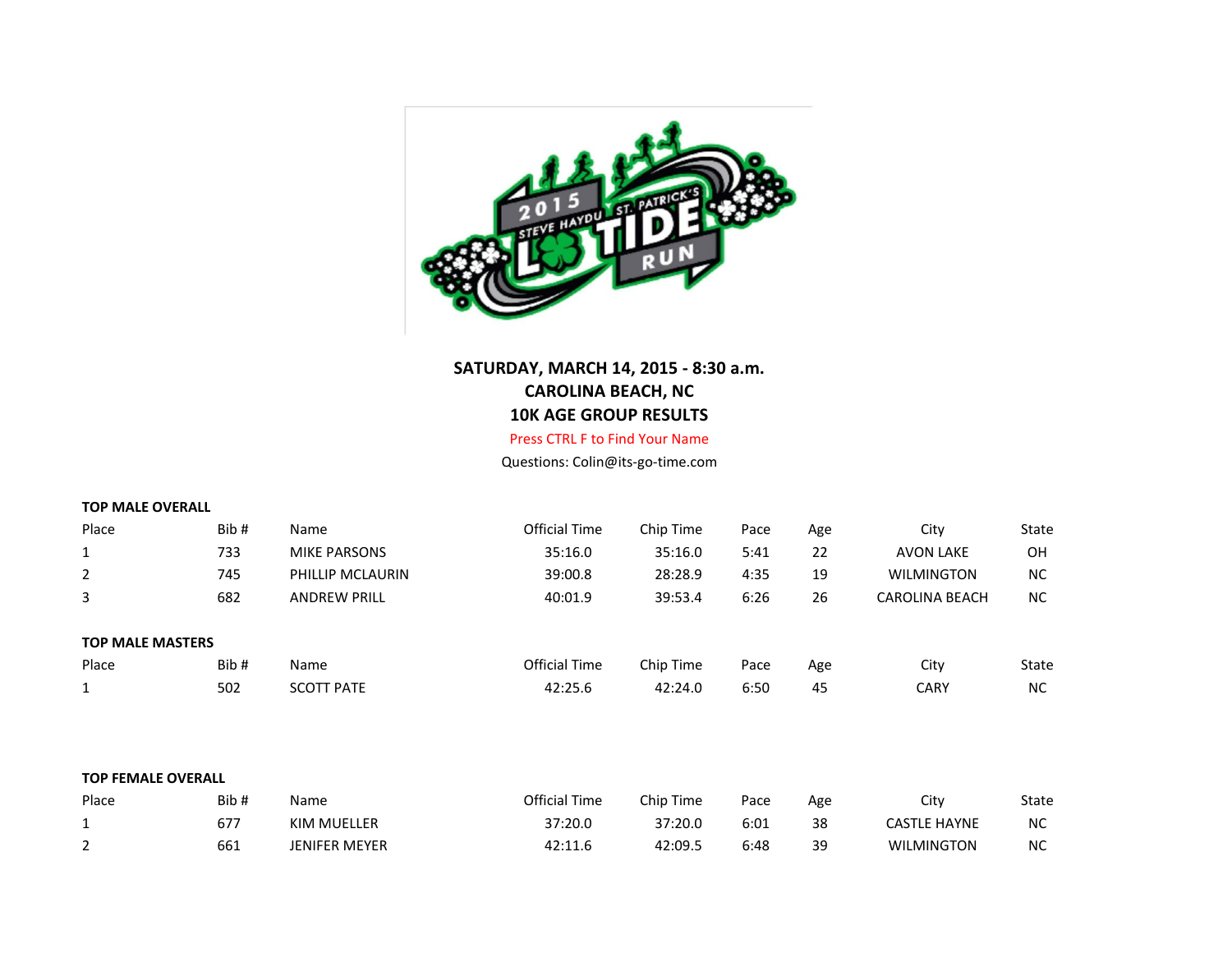| 3                         | 741  | <b>MAYCHEE ZAH</b>             | 43:36.0              | 43:33.5   | 7:01 | 23  | <b>FAYETTEVILLE</b>   | NC         |
|---------------------------|------|--------------------------------|----------------------|-----------|------|-----|-----------------------|------------|
| <b>TOP FEMALE MASTERS</b> |      |                                |                      |           |      |     |                       |            |
| Place                     | Bib# | Name                           | <b>Official Time</b> | Chip Time | Pace | Age | City                  | State      |
| $\mathbf{1}$              | 731  | <b>MARY MARGARET MCEACHERN</b> | 47:22.6              | 47:21.2   | 7:38 | 44  | <b>WILMINGTON</b>     | NC         |
| <b>MALE 10 - 14</b>       |      |                                |                      |           |      |     |                       |            |
| Place                     | Bib# | Name                           | <b>Official Time</b> | Chip Time | Pace | Age | City                  | State      |
| $\mathbf{1}$              | 736  | <b>HAYDEN MCGEE</b>            | 56:23.3              | 56:23.3   | 9:06 | 10  | KENANSVILLE           | NC         |
| <b>MALE 20 - 24</b>       |      |                                |                      |           |      |     |                       |            |
| Place                     | Bib# | Name                           | <b>Official Time</b> | Chip Time | Pace | Age | City                  | State      |
| 1                         | 575  | <b>ALEX CLARK</b>              | 50:55.1              | 50:53.1   | 8:12 | 22  | <b>WILMINGTON</b>     | ${\sf NC}$ |
| $\overline{2}$            | 744  | <b>ERIC JOHNSTON</b>           | 52:01.6              | 51:54.4   | 8:22 | 23  | <b>KURE BEACH</b>     | NC         |
| 3                         | 549  | <b>BLAINE TIPTON</b>           | 54:51.0              | 54:43.8   | 8:50 | 23  | <b>WILMINGTON</b>     | NC         |
| <b>MALE 25 - 29</b>       |      |                                |                      |           |      |     |                       |            |
| Place                     | Bib# | Name                           | <b>Official Time</b> | Chip Time | Pace | Age | City                  | State      |
| $\mathbf 1$               | 602  | <b>TERRY EVELAND</b>           | 44:04.3              | 44:04.3   | 7:06 | 25  | <b>WILMINGTON</b>     | NC         |
| $\overline{2}$            | 758  | <b>MATT DUNCAN</b>             | 46:27.1              | 46:27.1   | 7:30 | 29  | <b>WIMINGTON</b>      | NC         |
| 3                         | 711  | <b>JUSTIN WARREN</b>           | 47:34.9              | 47:25.4   | 7:39 | 29  | <b>HOBGOOD</b>        | $NC$       |
| 4                         | 519  | <b>MATT STEINER</b>            | 48:33.0              | 48:25.2   | 7:49 | 29  | <b>WILMINGTON</b>     | NC         |
| 5                         | 560  | <b>B.J. BLEDSOE</b>            | 52:06.3              | 51:58.9   | 8:23 | 27  | <b>CAROLINA BEACH</b> | $NC$       |
| 6                         | 709  | <b>JOHN WAGNER</b>             | 53:41.3              | 53:41.3   | 8:40 | 25  | <b>GREENSBORO</b>     | $NC$       |
| $\overline{7}$            | 656  | <b>JACOB MATTERN</b>           | 55:23.3              | 54:11.8   | 8:44 | 29  | <b>WILMINGTON</b>     | $NC$       |
| 8                         | 565  | <b>JB BOXTER</b>               | 1:06:00.8            | 55:23.2   | 8:56 | 28  | <b>WILMINGTON</b>     | NC         |
| <b>MALE 30 - 34</b>       |      |                                |                      |           |      |     |                       |            |
| Place                     | Bib# | Name                           | <b>Official Time</b> | Chip Time | Pace | Age | City                  | State      |
| 1                         | 756  | <b>JOSH DENNY</b>              | 42:17.0              | 42:10.0   | 6:49 | 31  | WALLACE               | NC         |
| $\overline{2}$            | 639  | <b>JAMES KOONS</b>             | 46:32.8              | 46:28.0   | 7:30 | 32  | LELAND                | NC         |
| 3                         | 552  | <b>SCOTT ABERNATHY</b>         | 47:23.2              | 47:20.4   | 7:38 | 34  | <b>WINNABOW</b>       | $NC$       |
| 4                         | 611  | <b>JOHN GELS</b>               | 47:54.2              | 47:43.6   | 7:42 | 33  | <b>CASTLE HAYNE</b>   | $NC$       |
| 5                         | 664  | <b>ALEX MILAM</b>              | 49:12.2              | 49:12.2   | 7:56 | 31  | <b>WILMINGTON</b>     | NC         |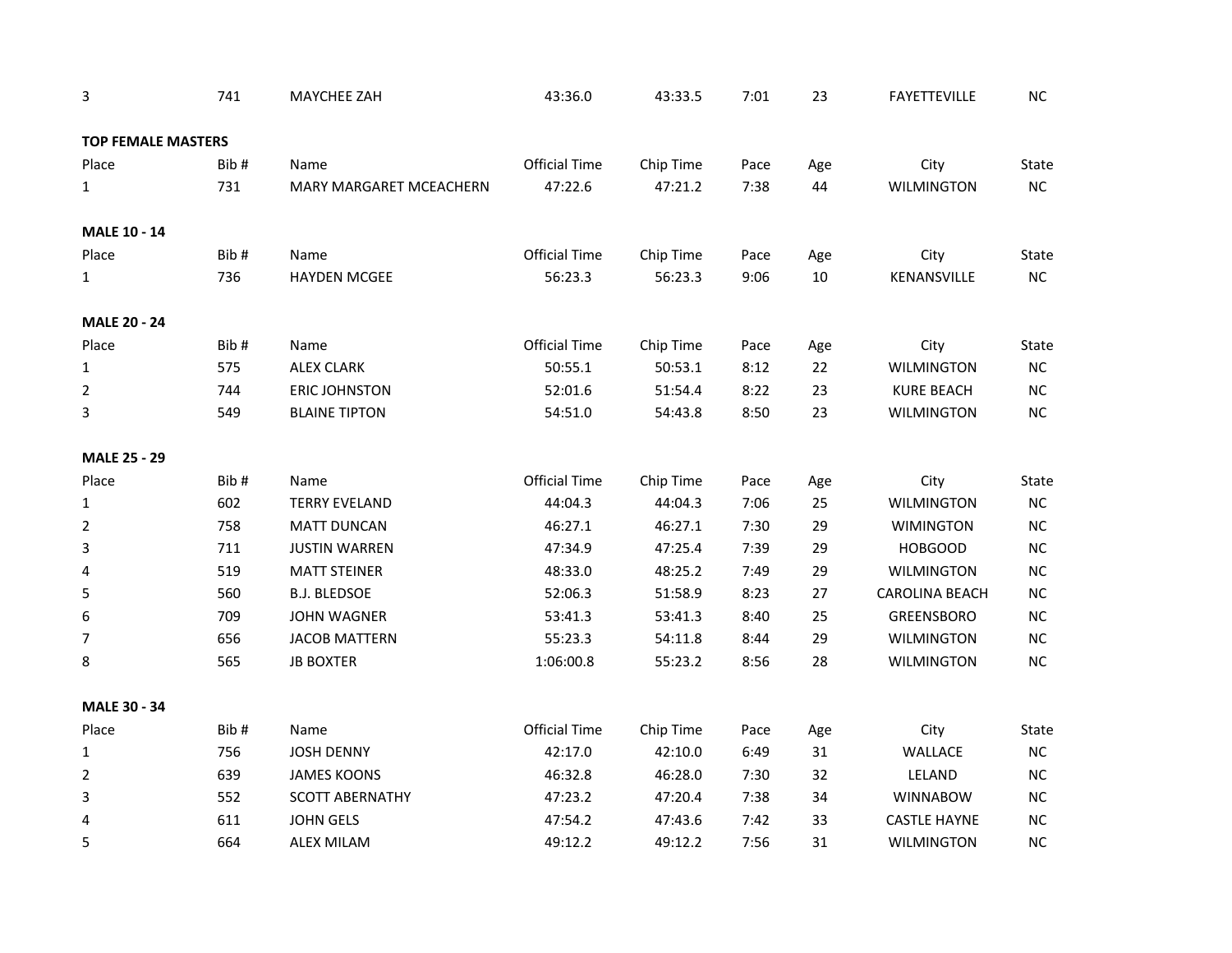| 6  | 755 | <b>JUSTEN GROSS</b>     | 50:28.3   | 50:20.4   | 8:07  | 33 | LELAND            | <b>NC</b> |
|----|-----|-------------------------|-----------|-----------|-------|----|-------------------|-----------|
| 7  | 754 | <b>MATT CHADWICK</b>    | 52:52.5   | 52:39.3   | 8:30  | 33 | <b>WILMINGTON</b> | <b>NC</b> |
| 8  | 564 | <b>JACOB BOUNDY</b>     | 58:05.9   | 57:48.9   | 9:19  | 34 | <b>GREENVILLE</b> | <b>NC</b> |
| 9  | 730 | <b>MITCH JOHNSON</b>    | 58:18.3   | 58:18.3   | 9:24  | 34 | <b>WILMINGTON</b> | <b>NC</b> |
| 10 | 655 | <b>GREG MATOS</b>       | 1:01:06.9 | 1:00:45.3 | 9:48  | 32 | <b>WILMINGTON</b> | <b>NC</b> |
| 11 | 630 | <b>MATTHEW HRIBAR</b>   | 1:01:10.4 | 1:00:42.4 | 9:47  | 31 | <b>WINNABOW</b>   | <b>NC</b> |
| 12 | 524 | <b>SCOTT LEVINE</b>     | 1:04:23.9 | 52:21.3   | 8:27  | 32 | <b>WILMINGTON</b> | NC        |
| 13 | 518 | <b>MATTHEW MAYA</b>     | 1:04:29.8 | 1:04:16.7 | 10:22 | 30 | <b>WILMINGTON</b> | <b>NC</b> |
| 14 | 603 | <b>ANDREW FALLIS</b>    | 1:05:35.2 | 1:05:35.2 | 10:35 | 32 | <b>WILMINGTON</b> | <b>NC</b> |
| 15 | 695 | <b>KYLE SMITH</b>       | 1:06:07.7 | 55:47.2   | 8:59  | 30 | <b>WILMINGTON</b> | <b>NC</b> |
| 16 | 739 | <b>JONATHAN BRADLEY</b> | 1:10:44.5 | 1:10:17.7 | 11:20 | 33 | <b>WILMINGTON</b> | <b>NC</b> |

## **MALE 35 - 39**

| Place | Bib# | Name                      | Official Time | Chip Time | Pace  | Age | City                  | State     |
|-------|------|---------------------------|---------------|-----------|-------|-----|-----------------------|-----------|
| 1     | 574  | <b>ALEXANDER CHMIEL</b>   | 40:21.8       | 40:19.9   | 6:30  | 35  | <b>CAROLINA BEACH</b> | <b>NC</b> |
| 2     | 659  | <b>BENJAMIN MEISTER</b>   | 42:17.3       | 42:17.3   | 6:49  | 39  | <b>CAROLINA BEACH</b> | <b>NC</b> |
| 3     | 710  | <b>MARK WALLACE</b>       | 47:13.5       | 47:13.5   | 7:37  | 37  | <b>DANVILLE</b>       | VA        |
| 4     | 636  | <b>ERIC KEELY</b>         | 50:11.4       | 49:54.3   | 8:03  | 38  | <b>CAROLINA BEACH</b> | NC        |
| 5     | 667  | <b>ROB MINTON</b>         | 51:02.3       | 50:49.5   | 8:12  | 38  | <b>WILMINGTON</b>     | <b>NC</b> |
| 6     | 633  | <b>CHAD JOHNSON</b>       | 51:32.4       | 51:22.0   | 8:17  | 37  | APEX                  | NC        |
| 7     | 622  | <b>BRENDAN GUNN</b>       | 53:07.2       | 52:44.3   | 8:30  | 39  | <b>GREENSBORO</b>     | NC        |
| 8     | 760  | <b>BRIAN OZAZEWSKI</b>    | 54:55.5       | 54:42.4   | 8:49  | 36  | <b>CAROLINA BEACH</b> | <b>NC</b> |
| 9     | 697  | <b>JOHN SPENCER</b>       | 55:51.8       | 55:33.5   | 8:58  | 37  | <b>WATHA</b>          | NC        |
| 10    | 544  | <b>DAVID GADALLA</b>      | 56:43.2       | 56:35.0   | 9:08  | 39  | <b>CAROLINA BEACH</b> | <b>NC</b> |
| 11    | 529  | <b>BRIAN DONOVAN</b>      | 56:45.9       | 56:29.7   | 9:07  | 35  | <b>WILMINGTON</b>     | NC        |
| 12    | 527  | <b>PAUL RABY</b>          | 56:49.9       | 56:28.7   | 9:06  | 36  | <b>WINTERVILLE</b>    | <b>NC</b> |
| 13    | 537  | <b>PATRICK-PRE DONLEY</b> | 57:37.7       | 57:18.6   | 9:15  | 36  | <b>WILMMINGTON</b>    | <b>NC</b> |
| 14    | 504  | <b>MATT SAGGESE</b>       | 57:43.0       | 57:20.6   | 9:15  | 38  | <b>WILMINGTON</b>     | <b>NC</b> |
| 15    | 538  | <b>CHRIS FISCHER</b>      | 58:32.3       | 58:13.3   | 9:23  | 35  | <b>KURE BEACH</b>     | <b>NC</b> |
| 16    | 596  | <b>MARCUS EDMONDSON</b>   | 1:02:11.5     | 1:01:57.5 | 9:59  | 37  | <b>SNEADS FERRY</b>   | <b>NC</b> |
| 17    | 676  | <b>CHRIS PANNELL</b>      | 1:07:51.4     | 1:07:43.8 | 10:55 | 38  | <b>WILMINGTON</b>     | <b>NC</b> |
| 18    | 722  | <b>JESSE ZACHARY</b>      | 1:08:01.5     | 1:07:43.1 | 10:55 | 38  | <b>MONROE</b>         | <b>NY</b> |
| 19    | 535  | <b>BRANDON ROWLETT</b>    | 1:11:07.2     | 1:10:47.2 | 11:25 | 37  | <b>WILMINGTON</b>     | <b>NC</b> |
| 20    | 509  | <b>KEVIN MURPHY</b>       | 1:14:35.9     | 1:14:17.5 | 11:59 | 35  | <b>CAROLINA BEACH</b> | NC        |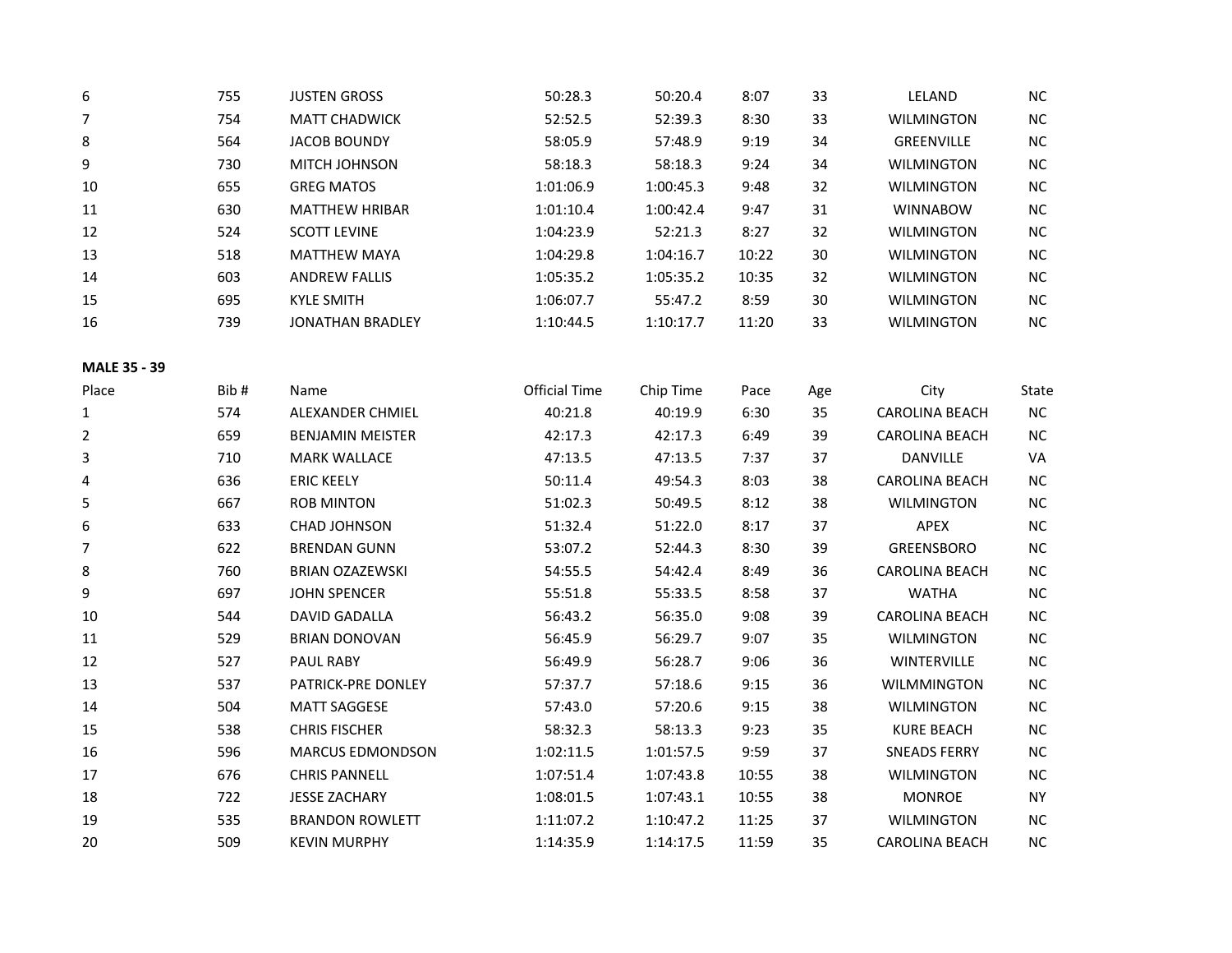| 21                  | 714  | <b>MARKEL WILLIAMS</b> | 1:17:07.1            | 1:17:07.1 | 12:26 | 35  | <b>WILMINGTON</b>     | NC       |
|---------------------|------|------------------------|----------------------|-----------|-------|-----|-----------------------|----------|
| <b>MALE 40 - 44</b> |      |                        |                      |           |       |     |                       |          |
| Place               | Bib# | Name                   | <b>Official Time</b> | Chip Time | Pace  | Age | City                  | State    |
| $\mathbf{1}$        | 757  | <b>TODD PIPER</b>      | 45:56.8              | 45:56.8   | 7:25  | 41  | <b>CAROLINA BEACH</b> | $NC$     |
| $\overline{2}$      | 738  | <b>SETH ROBBINS</b>    | 48:09.9              | 48:07.0   | 7:46  | 41  | SOUTHPORT             | $NC$     |
| 3                   | 513  | <b>LIBOR STURCH</b>    | 48:21.0              | 48:21.0   | 7:48  | 41  | <b>WILMINGTON</b>     | $NC$     |
| 4                   | 615  | <b>NEILL GRAHAM</b>    | 48:41.4              | 48:41.4   | 7:51  | 40  | <b>WILMINGTON</b>     | NC       |
| 5                   | 746  | <b>DANIEL ZUB</b>      | 51:28.6              | 51:21.1   | 8:17  | 40  | <b>WILMINGTON</b>     | NC       |
| 6                   | 618  | <b>WALT GREER</b>      | 52:49.2              | 52:40.0   | 8:30  | 40  | <b>WILMINGTON</b>     | $NC$     |
| 7                   | 727  | <b>GRAY CONNELLY</b>   | 55:23.3              | 54:10.4   | 8:44  | 40  | <b>OAK ISLAND</b>     | NC       |
| 8                   | 584  | <b>DAVID PIERCE</b>    | 1:02:32.9            | 1:02:15.3 | 10:02 | 41  | <b>WILMINGTON</b>     | $NC$     |
| 9                   | 652  | <b>JASON MACKAY</b>    | 1:10:17.5            | 1:09:53.8 | 11:16 | 42  | CHARLOTTE             | $NC$     |
| 10                  | 740  | <b>HEATH KNOTT</b>     | 1:10:17.9            | 1:09:55.4 | 11:17 | 41  | <b>CHARLOTTE</b>      | NC       |
| 11                  | 657  | <b>ALLEN MATTHEWS</b>  | 1:19:53.0            | 1:19:26.5 | 12:49 | 42  | <b>WILMINGTON</b>     | $\sf NC$ |
| <b>MALE 45 - 49</b> |      |                        |                      |           |       |     |                       |          |
| Place               | Bib# | Name                   | <b>Official Time</b> | Chip Time | Pace  | Age | City                  | State    |
| 1                   | 629  | <b>JAKE HORTON</b>     | 48:49.6              | 48:40.7   | 7:51  | 49  | <b>WILMINGTON</b>     | NC       |
| $\overline{2}$      | 589  | <b>ALEX DOLAN</b>      | 51:19.0              | 51:13.1   | 8:16  | 47  | <b>HOLLY SPRINGS</b>  | $NC$     |
| 3                   | 609  | <b>SCOTT FUSSELL</b>   | 52:22.1              | 52:12.9   | 8:25  | 48  | <b>WILMINGTON</b>     | $\sf NC$ |
| 4                   | 703  | <b>TUAN TA</b>         | 56:06.5              | 56:06.5   | 9:03  | 48  | <b>CARY</b>           | $NC$     |
| 5                   | 673  | <b>GARRICK NEWSOME</b> | 56:23.3              | 56:12.2   | 9:04  | 46  | <b>WILMINGTON</b>     | NC       |
| 6                   | 752  | <b>ANDREW MCVEY</b>    | 56:31.9              | 56:26.3   | 9:06  | 47  | <b>WILMINGTON</b>     | NC       |
| 7                   | 624  | <b>THOMAS HALL</b>     | 58:02.4              | 57:44.5   | 9:19  | 48  | APEX                  | NC       |
| <b>MALE 50 - 54</b> |      |                        |                      |           |       |     |                       |          |
| Place               | Bib# | Name                   | <b>Official Time</b> | Chip Time | Pace  | Age | City                  | State    |
| 1                   | 742  | <b>DOUGLAS LISTER</b>  | 46:15.4              | 46:15.4   | 7:28  | 51  | <b>FAYETTEVILLE</b>   | NC       |
| $\overline{2}$      | 501  | <b>MIKE GOYNE</b>      | 47:29.8              | 47:26.9   | 7:39  | 50  | <b>WILMINGTON</b>     | NC       |
| 3                   | 508  | <b>RAY MCCLORY</b>     | 49:59.7              | 49:57.0   | 8:03  | 53  | <b>WILMINGTON</b>     | $NC$     |
| 4                   | 591  | <b>BRADLEY DRIVER</b>  | 50:28.0              | 50:28.0   | 8:07  | 51  | RALEIGH               | NC       |
| 5                   | 569  | <b>BART CANNY</b>      | 51:58.3              | 51:50.1   | 8:22  | 52  | <b>WILMINGTON</b>     | NC       |
| 6                   | 685  | <b>ROD RILEY</b>       | 53:16.9              | 53:16.9   | 8:35  | 50  | <b>GIBSON</b>         | NC       |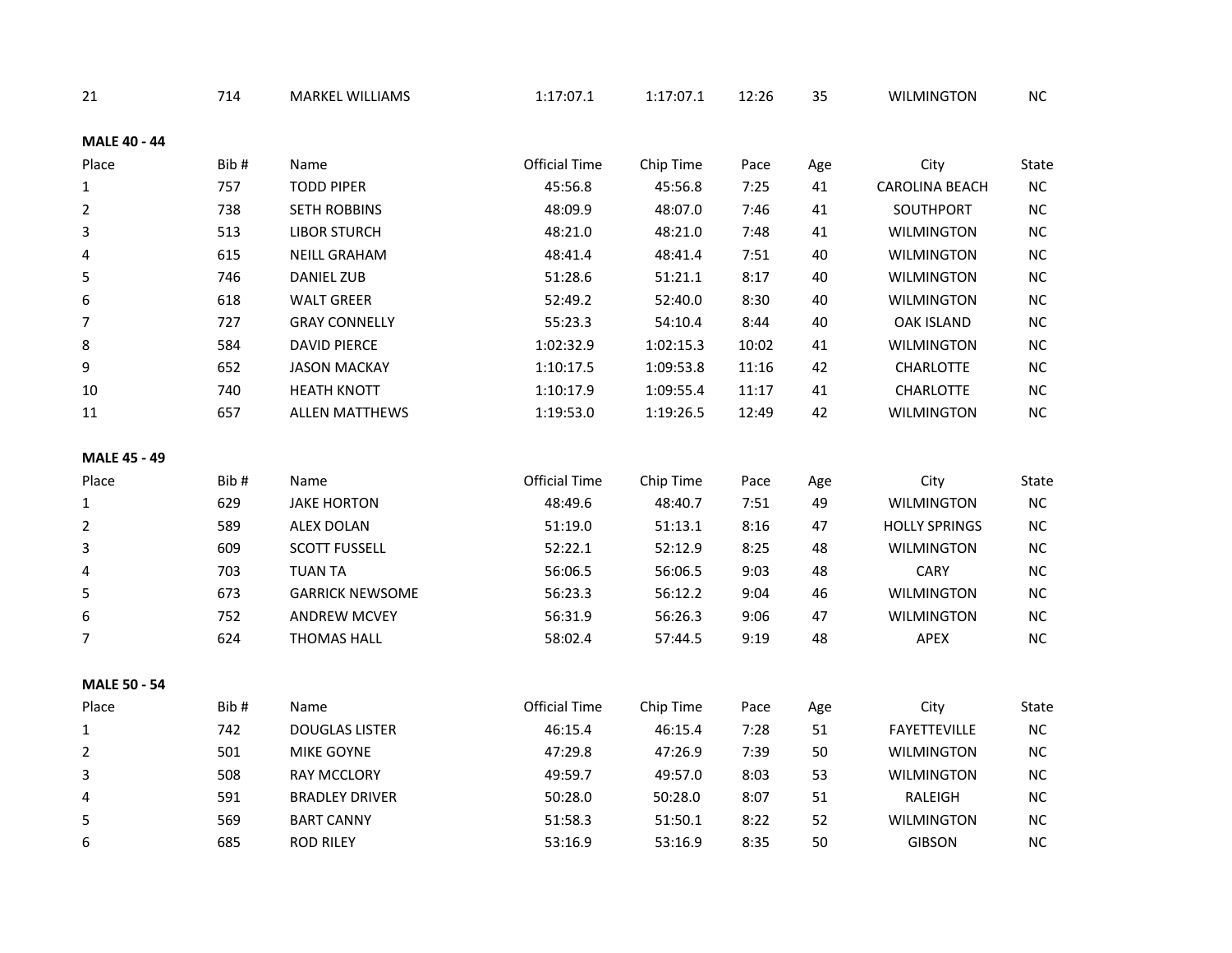| $\overline{7}$              | 759  | <b>JOHN CASE</b>          | 55:40.8              | 55:33.1   | 8:58  | 54             | <b>CAROLINA BEACH</b> | NC                                |
|-----------------------------|------|---------------------------|----------------------|-----------|-------|----------------|-----------------------|-----------------------------------|
| 8                           | 536  | <b>DAN LEONARD</b>        | 56:40.5              | 56:40.5   | 9:08  | 54             | <b>CAROLINA BEACH</b> | NC                                |
| 9                           | 690  | <b>STEVE SHUTTLEWORTH</b> | 1:00:06.3            | 59:56.0   | 9:40  | 54             | <b>CAROLINA BEACH</b> | NC                                |
| 10                          | 750  | TIM CONNELLY              | 1:00:15.4            | 59:50.0   | 9:39  | 51             | <b>CAROLINA BEACH</b> | NC                                |
| 11                          | 579  | RICHARD CONGER            | 1:01:21.2            | 1:01:06.6 | 9:51  | 54             | GOLDSBORO             | $NC$                              |
| 12                          | 617  | <b>KEVIN GRAY</b>         | 1:01:43.4            | 1:01:28.5 | 9:55  | 54             | MOORESVILLE           | NC                                |
| 13                          | 643  | <b>JIM LANCASTER</b>      | 1:13:42.3            | 1:13:20.9 | 11:50 | 52             | <b>WILMINGTON</b>     | NC                                |
| <b>MALE 55 - 59</b>         |      |                           |                      |           |       |                |                       |                                   |
| Place                       | Bib# | Name                      | <b>Official Time</b> | Chip Time | Pace  | Age            | City                  | State                             |
| $\mathbf{1}$                | 748  | DONALD WOOLVERTON         | 49:46.7              | 49:42.1   | 8:01  | 55             | <b>KURE BEACH</b>     | NC                                |
| $\overline{2}$              | 718  | RON WORMWOOD              | 51:42.8              | 51:40.3   | 8:20  | 58             | WILMINGTON            | NC                                |
| 3                           | 762  | <b>JIM ANDREWS</b>        | 53:52.7              | 53:48.6   | 8:41  | 56             | <b>WILMINGTON</b>     | NC                                |
| 4                           | 608  | <b>ALAN FREY</b>          | 54:50.7              | 54:40.7   | 8:49  | 58             | CHARLOTTE             | NC                                |
| 5                           | 521  | <b>DAVID MATTHEWS</b>     | 59:42.5              | 59:35.1   | 9:37  | 57             | <b>KURE BEACH</b>     | NC                                |
| 6                           | 689  | WILLIAM SCHULTE           | 1:03:27.6            | 1:02:38.2 | 10:06 | 58             | <b>CAROLINA BEACH</b> | NC                                |
| 7                           | 698  | <b>SKIP SPRAGUE</b>       | 1:05:16.2            | 1:04:56.7 | 10:28 | 56             | <b>CAROLINA BEACH</b> | <b>NC</b>                         |
| 8                           | 637  | <b>KENNETH KING</b>       | 1:06:05.1            | 1:05:42.9 | 10:36 | 56             | SYCAMORE              | $\ensuremath{\mathsf{IL}}\xspace$ |
| 9                           | 647  | <b>TERRY LEATHERMAN</b>   | 1:09:30.2            | 1:09:19.9 | 11:11 | 57             | RICHMOND              | VA                                |
| <b>MALE 60 - 64</b>         |      |                           |                      |           |       |                |                       |                                   |
| Place                       | Bib# | Name                      | <b>Official Time</b> | Chip Time | Pace  | Age            | City                  | State                             |
| $\mathbf{1}$                | 706  | <b>KEVIN THAYER</b>       | 59:58.3              | 59:43.2   | 9:38  | 60             | <b>KURE BEACH</b>     | NC                                |
| $\overline{2}$              | 713  | JOHN WEISZ                | 1:00:27.1            | 1:00:16.4 | 9:43  | 62             | <b>WILMINGTON</b>     | NC                                |
| 3                           | 599  | <b>DERRICK EVANS</b>      | 1:01:52.4            | 1:01:31.8 | 9:55  | 61             | <b>BENT MOUNTAIN</b>  | VA                                |
| 4                           | 743  | <b>ED POMEROY</b>         | 1:33:10.5            | 1:32:46.2 | 14:58 | 60             | <b>DUNN</b>           | NC                                |
| <b>MALE 65+</b>             |      |                           |                      |           |       |                |                       |                                   |
| Place                       | Bib# | Name                      | <b>Official Time</b> | Chip Time | Pace  | Age            | City                  | State                             |
| $\mathbf{1}$                | 563  | <b>RICK BOTH</b>          | 1:01:27.5            | 1:01:08.6 | 9:52  | 68             | <b>CAROLINA BEACH</b> | NC                                |
| <b>FEMALE 9 &amp; UNDER</b> |      |                           |                      |           |       |                |                       |                                   |
| Place                       | Bib# | Name                      | <b>Official Time</b> | Chip Time | Pace  | Age            | City                  | State                             |
| $\mathbf{1}$                | 614  | <b>HANNAH GRACE</b>       | 1:04:45.6            | 1:04:36.1 | 10:25 | $\overline{7}$ | <b>WILMINGTON</b>     | NC                                |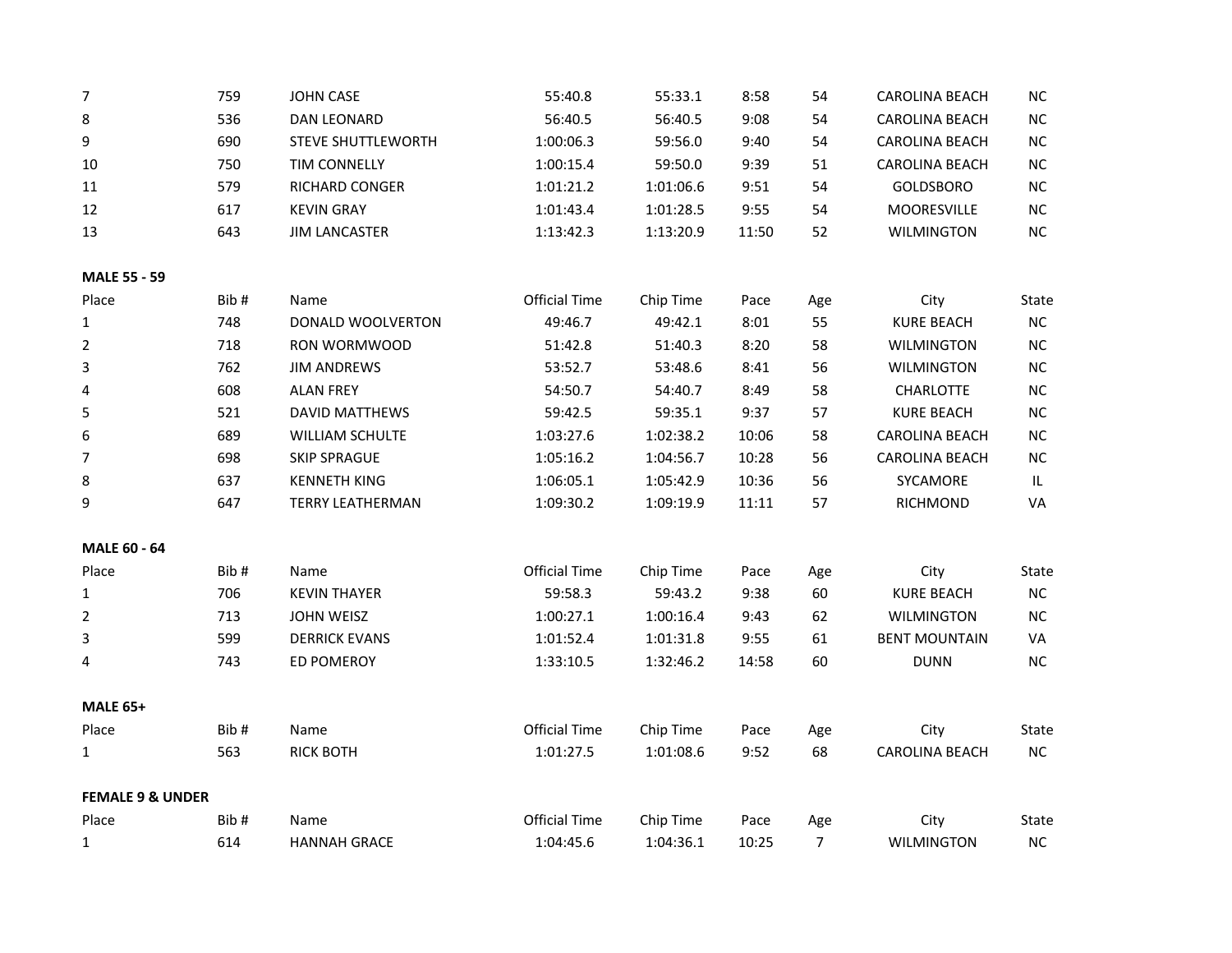| <b>FEMALE 10 - 14</b> |      |                          |                      |           |       |     |                           |           |
|-----------------------|------|--------------------------|----------------------|-----------|-------|-----|---------------------------|-----------|
| Place                 | Bib# | Name                     | <b>Official Time</b> | Chip Time | Pace  | Age | City                      | State     |
| $\mathbf{1}$          | 568  | <b>LAUREN BUTZ</b>       | 53:43.0              | 53:36.5   | 8:39  | 14  | <b>WINNABOW</b>           | NC        |
| $\overline{2}$        | 601  | <b>WELLA EVANS</b>       | 59:52.7              | 59:32.1   | 9:36  | 10  | CONCORD                   | NC        |
| <b>FEMALE 15 - 19</b> |      |                          |                      |           |       |     |                           |           |
| Place                 | Bib# | Name                     | <b>Official Time</b> | Chip Time | Pace  | Age | City                      | State     |
| $\mathbf{1}$          | 577  | <b>CHRISTINE CONGER</b>  | 1:06:03.6            | 1:05:49.2 | 10:37 | 19  | <b>GOLDSBORO</b>          | NC        |
| <b>FEMALE 20 - 24</b> |      |                          |                      |           |       |     |                           |           |
| Place                 | Bib# | Name                     | <b>Official Time</b> | Chip Time | Pace  | Age | City                      | State     |
| $\mathbf{1}$          | 582  | <b>KRISTEN COTIAUX</b>   | 50:34.4              | 50:22.8   | 8:07  | 22  | <b>WILMINGTON</b>         | NC        |
| $\overline{2}$        | 561  | <b>COURTNEY BLEDSOE</b>  | 52:06.1              | 51:55.0   | 8:22  | 24  | <b>CAROLINA BEACH</b>     | NC        |
| 3                     | 761  | SAMANTHA BAKER           | 57:27.8              | 57:07.4   | 9:13  | 20  | <b>WILMINGTON</b>         | NC        |
| $\overline{4}$        | 687  | ANDREA SCARPELLO         | 59:35.5              | 59:19.8   | 9:34  | 24  | <b>WILMINGTON</b>         | NC        |
| 5                     | 712  | <b>ARIEL WEEKS</b>       | 1:00:24.6            | 59:19.2   | 9:34  | 23  | <b>WILMINGTON</b>         | NC        |
| 6                     | 578  | <b>KAITLYN CONGER</b>    | 1:01:21.0            | 1:01:06.8 | 9:51  | 24  | <b>WILMINGTON</b>         | NC        |
| 7                     | 580  | SARAH CONGER             | 1:05:43.2            | 1:05:29.0 | 10:34 | 22  | <b>WILMINGTON</b>         | NC        |
| <b>FEMALE 25 - 29</b> |      |                          |                      |           |       |     |                           |           |
| Place                 | Bib# | Name                     | <b>Official Time</b> | Chip Time | Pace  | Age | City                      | State     |
| $\mathbf{1}$          | 683  | <b>CORRIN PUCKHABER</b>  | 48:01.3              | 48:01.3   | 7:45  | 29  | <b>WILMINGTON</b>         | NC        |
| 2                     | 532  | <b>JAYME KEMP</b>        | 49:39.1              | 35:59.3   | 5:48  | 27  | <b>RALEIGH</b>            | NC        |
| 3                     | 654  | <b>KATIE MANNING</b>     | 49:53.5              | 49:46.1   | 8:02  | 25  | <b>WILMINGTON</b>         | NC        |
| 4                     | 668  | <b>CLAIRE MOELLERING</b> | 50:19.0              | 50:16.3   | 8:06  | 26  | <b>CAROLINA BEACH</b>     | NC        |
| 5                     | 625  | <b>ANNA HARDY</b>        | 51:01.0              | 50:48.2   | 8:12  | 29  | <b>WILMINGTON</b>         | NC        |
| 6                     | 539  | <b>DEVON FLEMING</b>     | 52:12.6              | 52:12.6   | 8:25  | 29  | <b>WILMINGTON</b>         | NC        |
| 7                     | 510  | <b>ALYSSA VALENTE</b>    | 54:21.6              | 54:21.6   | 8:46  | 27  | <b>WILMINGTON</b>         | NC        |
| 8                     | 1906 | <b>JENNA CURRY</b>       | 55:18.9              | 41:32.7   | 6:42  | 28  | <b>WRIGHTSVILLE BEACH</b> | NC        |
| 9                     | 547  | <b>AMANDA ROSS</b>       | 55:59.3              | 55:59.3   | 9:02  | 29  | <b>WILMINGTON</b>         | NC        |
| 10                    | 650  | <b>HILARY LOSO</b>       | 57:18.1              | 57:18.1   | 9:15  | 27  | <b>WILMINGTON</b>         | NC        |
| 11                    | 507  | LINDSEY MCDERMOTT        | 59:01.1              | 56:24.2   | 9:06  | 26  | LELAND                    | NC        |
| 12                    | 641  | RACHEL LACOE             | 59:10.8              | 59:05.6   | 9:32  | 29  | <b>WILMINGTON</b>         | <b>NC</b> |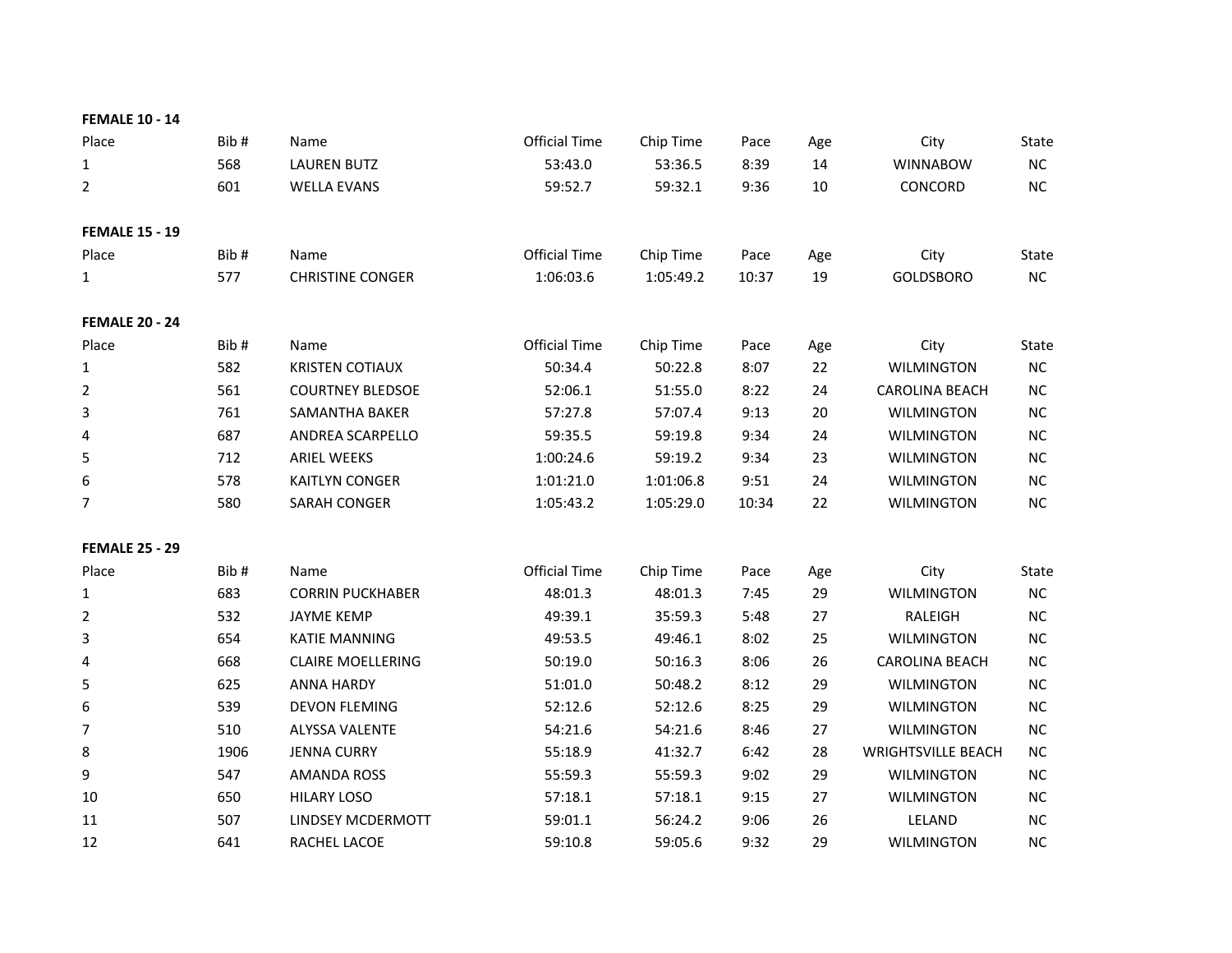| 13 | 623 | <b>JACKIE GURLEY</b>     | 59:53.6   | 58:49.1   | 9:29  | 25 | <b>WILMINGTON</b> | <b>NC</b> |
|----|-----|--------------------------|-----------|-----------|-------|----|-------------------|-----------|
| 14 | 704 | <b>STEPH TABASHNECK</b>  | 1:01:06.6 | 1:00:45.6 | 9:48  | 29 | <b>WILMINGTON</b> | NC.       |
| 15 | 635 | <b>HALEY JONES</b>       | 1:02:22.4 | 1:02:22.4 | 10:04 | 29 | <b>WILMINGTON</b> | <b>NC</b> |
| 16 | 514 | SARAH POLLI              | 1:04:53.3 | 1:04:53.3 | 10:28 | 28 | <b>WA</b>         | DC.       |
| 17 | 542 | <b>KARI-ANN SMITH</b>    | 1:05:32.2 | 1:05:32.2 | 10:34 | 28 | <b>WILMINGTON</b> | <b>NC</b> |
| 18 | 540 | <b>ASHLEY BRENNAN</b>    | 1:05:32.5 | 1:05:13.4 | 10:31 | 27 | <b>WILMINGTON</b> | <b>NC</b> |
| 19 | 715 | LINDSAY WILSON           | 1:05:59.1 | 1:05:48.9 | 10:37 | 29 | <b>WILMINGTON</b> | NC.       |
| 20 | 691 | MEGAN SIEPRAWSKI         | 1:06:00.8 | 1:05:45.5 | 10:36 | 26 | <b>WILMINGTON</b> | NC.       |
| 21 | 515 | <b>CLAIRE MURPHY</b>     | 1:18:43.5 | 1:18:28.1 | 12:39 | 28 | <b>WILMINGTON</b> | NC.       |
| 22 | 749 | <b>JESSICA MARSHBURN</b> | 1:22:44.8 | 1:16:18.8 | 12:18 | 27 | <b>WILMINGTON</b> | <b>NC</b> |

## **FEMALE 30 - 34**

| Place | Bib# | Name                      | Official Time | Chip Time | Pace  | Age | City                  | State     |
|-------|------|---------------------------|---------------|-----------|-------|-----|-----------------------|-----------|
| 1     | 686  | EILEEN ROGERS             | 48:00.0       | 47:54.4   | 7:44  | 34  | <b>WILMINGTON</b>     | <b>NC</b> |
| 2     | 606  | <b>KRISTEN FOWLER</b>     | 48:47.1       | 48:47.1   | 7:52  | 32  | <b>TEACHEY</b>        | <b>NC</b> |
| 3     | 679  | <b>KAYTE PENEZIC</b>      | 50:38.7       | 50:19.1   | 8:07  | 31  | LELAND                | <b>NC</b> |
| 4     | 631  | AMY JERNIGAN              | 53:23.3       | 53:10.9   | 8:35  | 30  | <b>BATTLEBORO</b>     | NC        |
| 5     | 581  | NIKKI COOK                | 57:20.8       | 57:14.6   | 9:14  | 34  | <b>WILMINGTON</b>     | <b>NC</b> |
| 6     | 684  | <b>REBEKAH REILLY</b>     | 57:21.9       | 57:04.8   | 9:12  | 30  | <b>GREENVILLE</b>     | NC        |
| 7     | 604  | <b>MELISSA FALLIS</b>     | 57:41.7       | 57:41.7   | 9:18  | 31  | <b>WILMINGTON</b>     | <b>NC</b> |
| 8     | 600  | <b>RITA EVANS</b>         | 59:53.0       | 59:32.3   | 9:36  | 34  | CONCORD               | <b>NC</b> |
| 9     | 628  | <b>ASHLEY HODGES</b>      | 59:54.9       | 59:48.6   | 9:39  | 32  | <b>WILMINGTON</b>     | <b>NC</b> |
| 10    | 660  | LEIGHANN MERRITT          | 1:00:15.7     | 1:00:02.7 | 9:41  | 34  | <b>WHITEVILLE</b>     | <b>NC</b> |
| 11    | 640  | <b>SHANNON KRUEGER</b>    | 1:02:13.4     | 1:02:13.4 | 10:02 | 32  | <b>WILMINGTON</b>     | <b>NC</b> |
| 12    | 559  | <b>KARI BISHOP</b>        | 1:02:58.4     | 1:02:52.1 | 10:08 | 33  | <b>CAROLINA BEACH</b> | <b>NC</b> |
| 13    | 558  | <b>MELISSA BEALL</b>      | 1:03:34.3     | 1:03:12.6 | 10:12 | 31  | RALEIGH               | <b>NC</b> |
| 14    | 525  | <b>KATE MATTOCKS</b>      | 1:04:16.8     | 1:04:05.3 | 10:20 | 31  | <b>WILMINGTON</b>     | <b>NC</b> |
| 15    | 701  | <b>KRISTEN SYMANK</b>     | 1:04:44.4     | 1:04:27.9 | 10:24 | 33  | <b>APEX</b>           | NC        |
| 16    | 721  | <b>CHRYSA ZACHARY</b>     | 1:08:01.7     | 1:07:43.1 | 10:55 | 34  | <b>MONROE</b>         | <b>NY</b> |
| 17    | 595  | <b>JENNIFER EDMONDSON</b> | 1:10:08.3     | 1:09:54.0 | 11:16 | 33  | <b>SNEADS FERRY</b>   | <b>NC</b> |
| 18    | 692  | <b>REGAN SIMMONS</b>      | 1:13:08.8     | 1:12:58.2 | 11:46 | 30  | <b>WILMINGTON</b>     | <b>NC</b> |
| 19    | 593  | <b>KIMBERLY EASON</b>     | 1:17:57.2     | 1:17:37.2 | 12:31 | 34  | <b>WILMINGTON</b>     | <b>NC</b> |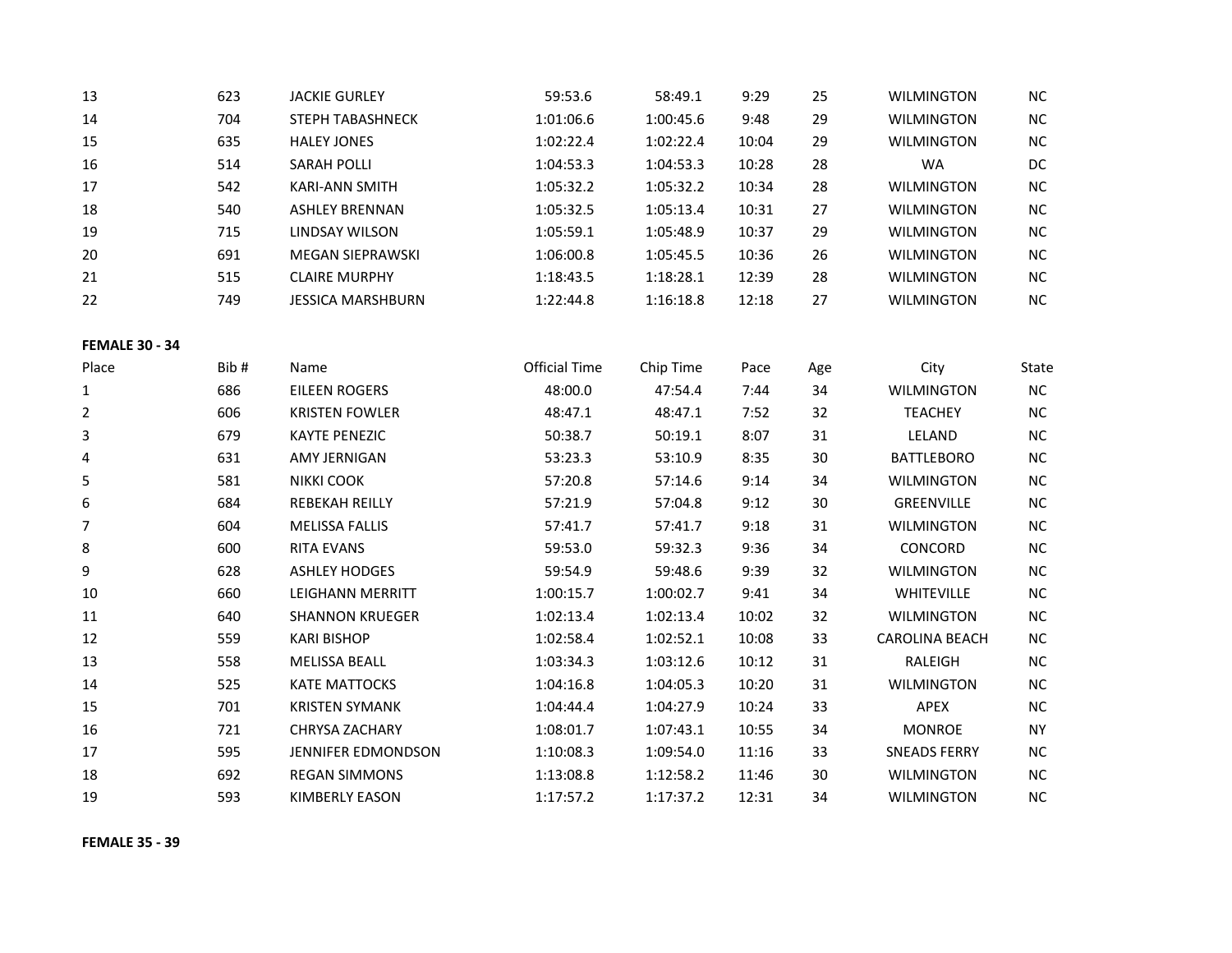| Place                 | Bib# | Name                      | <b>Official Time</b> | Chip Time | Pace  | Age | City                  | State     |
|-----------------------|------|---------------------------|----------------------|-----------|-------|-----|-----------------------|-----------|
| 1                     | 505  | <b>SHANNON BOSTON</b>     | 50:37.4              | 50:25.0   | 8:08  | 35  | <b>WILMINGTON</b>     | $NC$      |
| $\overline{2}$        | 725  | <b>ASHLEY FRANK</b>       | 51:35.5              | 51:23.9   | 8:17  | 38  | <b>WILMINGTON</b>     | NC        |
| 3                     | 523  | <b>KAREN BAKER</b>        | 52:11.9              | 52:08.8   | 8:25  | 37  | <b>CAROLINA BEACH</b> | $NC$      |
| 4                     | 605  | <b>LISA FISHER</b>        | 52:57.9              | 52:45.5   | 8:30  | 35  | <b>WILMINGTON</b>     | $NC$      |
| 5                     | 669  | <b>STACIE MORRISON</b>    | 53:40.3              | 53:39.0   | 8:39  | 39  | <b>SUPPLY</b>         | $NC$      |
| 6                     | 551  | LISA JONES                | 57:25.2              | 57:25.2   | 9:16  | 37  | <b>CAROLINA BEACH</b> | NC        |
| $\overline{7}$        | 645  | CHRISTINA LANIER          | 59:56.5              | 59:48.2   | 9:39  | 39  | <b>WILMINGTON</b>     | NC        |
| 8                     | 674  | <b>ALYSON NOWICKI</b>     | 1:01:11.8            | 1:00:55.1 | 9:50  | 36  | <b>WILMINGTON</b>     | $NC$      |
| 9                     | 620  | <b>CHRISTINE GRISSETT</b> | 1:03:47.0            | 1:03:25.3 | 10:14 | 36  | <b>WILMINGTON</b>     | $NC$      |
| 10                    | 613  | <b>BETH GRACE</b>         | 1:04:45.7            | 1:04:45.7 | 10:27 | 36  | <b>WILMINGTON</b>     | $NC$      |
| 11                    | 526  | JENNIFER RABY             | 1:04:52.8            | 1:04:52.8 | 10:28 | 39  | WINTERVILLE           | $NC$      |
| 12                    | 719  | <b>HEATHER WURR</b>       | 1:06:06.0            | 1:05:50.2 | 10:37 | 38  | <b>CLAYTON</b>        | NC        |
| 13                    | 720  | JENNIFER YOUNG            | 1:06:32.5            | 1:06:32.5 | 10:44 | 39  | <b>WILMINGTON</b>     | $NC$      |
| 14                    | 735  | <b>KRISTY SOUTHERLAND</b> | 1:07:04.0            | 1:06:49.4 | 10:47 | 37  | <b>BENSON</b>         | $NC$      |
| 15                    | 747  | <b>CHRISTINA PHILLIPS</b> | 1:07:05.4            | 1:06:59.0 | 10:48 | 37  | <b>BENSON</b>         | NC        |
| 16                    | 694  | <b>JANICE SMITH</b>       | 1:12:44.1            | 1:12:34.3 | 11:42 | 38  | <b>ASHBURN</b>        | VA        |
| 17                    | 707  | <b>CHERYL TILLY</b>       | 1:14:09.6            | 1:13:55.9 | 11:55 | 36  | CARY                  | $NC$      |
| $18\,$                | 511  | <b>DANIELLE WHELAN</b>    | 1:14:33.0            | 1:14:14.8 | 11:58 | 35  | <b>CAROLINA BEACH</b> | $NC$      |
| 19                    | 533  | <b>MEGAN PRATT</b>        | 1:15:11.2            | 1:14:54.9 | 12:05 | 37  | <b>WILMINGTON</b>     | NC        |
| 20                    | 666  | <b>JESS MINOR</b>         | 1:17:07.2            | 1:16:47.6 | 12:23 | 38  | <b>STEPHENSON</b>     | VA        |
| <b>FEMALE 40 - 44</b> |      |                           |                      |           |       |     |                       |           |
| Place                 | Bib# | Name                      | <b>Official Time</b> | Chip Time | Pace  | Age | City                  | State     |
| 1                     | 550  | <b>ELIZABETH ANDREW</b>   | 53:00.7              | 53:00.7   | 8:33  | 43  | <b>WILMINGTON</b>     | $NC$      |
| $\overline{2}$        | 554  | <b>JENNY BACHMAN</b>      | 53:16.6              | 53:13.0   | 8:35  | 42  | <b>BLOWING ROCK</b>   | $NC$      |
| 3                     | 724  | <b>SHARON FOGARTY</b>     | 53:48.0              | 53:48.0   | 8:41  | 42  | <b>CAROLINA BEACH</b> | $NC$      |
| 4                     | 590  | <b>KELLI DOVE</b>         | 55:45.1              | 55:30.2   | 8:57  | 44  | <b>CAROLINA BEACH</b> | $NC$      |
| 5                     | 716  | <b>JILL WOLFE</b>         | 56:09.1              | 56:07.0   | 9:03  | 41  | <b>WILMINGTON</b>     | $NC$      |
| 6                     | 607  | JENNIFER FREDERIKSEN      | 1:02:32.2            | 1:02:16.7 | 10:03 | 44  | <b>HOLLY SPRINGS</b>  | $NC$      |
| 7                     | 675  | MELISSA OLSON             | 1:02:42.5            | 1:02:29.5 | 10:05 | 42  | <b>WATHA</b>          | <b>NC</b> |
| 8                     | 737  | <b>SANDY MITOFSKY</b>     | 1:04:06.5            | 1:03:57.3 | 10:19 | 40  | <b>CAROLINA BEACH</b> | $NC$      |
| 9                     | 619  | <b>REGINA GRIGGS</b>      | 1:04:25.1            | 1:04:15.1 | 10:22 | 40  | ANGIER                | $NC$      |
| 10                    | 587  | <b>TRISH DEMPSEY</b>      | 1:05:29.9            | 1:05:29.9 | 10:34 | 41  | <b>COLUMBUS</b>       | OH        |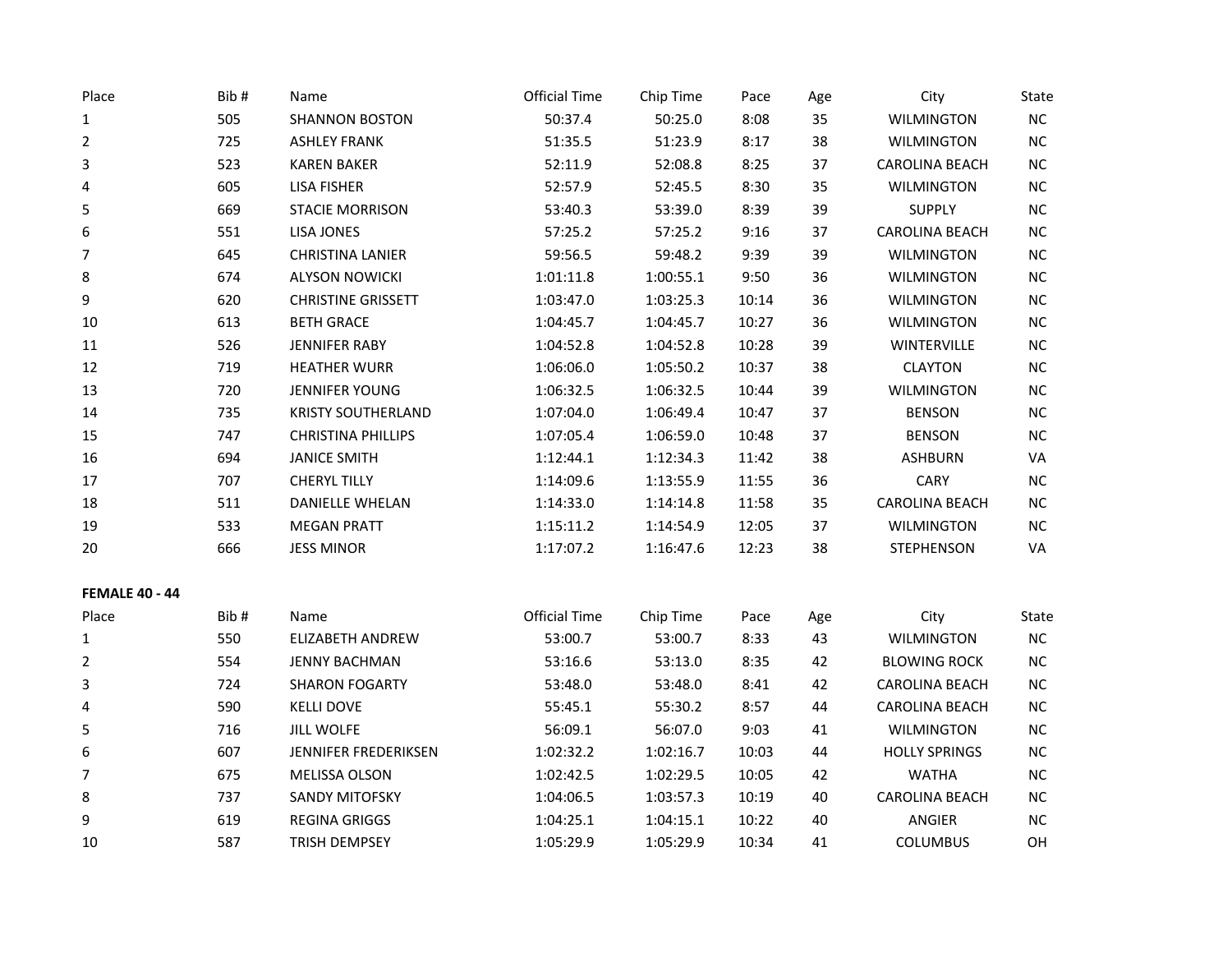| 11                    | 734  | <b>STACY PECORI</b>         | 1:07:58.6            | 1:07:58.6 | 10:58 | 41  | LELAND                | <b>NC</b> |
|-----------------------|------|-----------------------------|----------------------|-----------|-------|-----|-----------------------|-----------|
| 12                    | 732  | PATTI MOHR                  | 1:08:04.7            | 1:07:44.2 | 10:55 | 44  | <b>CAROLINA BEACH</b> | $NC$      |
| 13                    | 530  | <b>ROBIN GRAHAM</b>         | 1:09:28.0            | 1:09:20.1 | 11:11 | 40  | <b>WILMINGTON</b>     | <b>NC</b> |
| 14                    | 556  | <b>STACY BAXLEY</b>         | 1:13:11.9            | 1:12:53.5 | 11:45 | 41  | RALEIGH               | $NC$      |
| 15                    | 531  | NICOLE JONES                | 1:15:19.7            | 1:15:19.7 | 12:09 | 41  | <b>WILMINGTON</b>     | <b>NC</b> |
| 16                    | 588  | ALISSA DENBO                | 1:19:50.6            | 1:19:23.8 | 12:48 | 43  | RALEIGH               | $NC$      |
|                       |      |                             |                      |           |       |     |                       |           |
| <b>FEMALE 45 - 49</b> |      |                             |                      |           |       |     |                       |           |
| Place                 | Bib# | Name                        | <b>Official Time</b> | Chip Time | Pace  | Age | City                  | State     |
| 1                     | 555  | DEBORAH BARTHOLOW           | 52:04.0              | 51:59.4   | 8:23  | 49  | <b>WILMINGTON</b>     | <b>NC</b> |
| 2                     | 693  | <b>JAMIE SMITH</b>          | 52:58.9              | 52:49.1   | 8:31  | 48  | <b>HEBRON</b>         | IN        |
| 3                     | 548  | <b>ROBYN GODFREY</b>        | 52:59.4              | 52:57.6   | 8:32  | 48  | <b>WILMINGTON</b>     | NC        |
| 4                     | 612  | <b>JENNIFER GOLONKA</b>     | 54:45.6              | 54:34.2   | 8:48  | 48  | <b>WILMINGTON</b>     | <b>NC</b> |
| 5                     | 506  | STEPHANIE SCOTT             | 55:25.9              | 55:21.0   | 8:56  | 47  | <b>WILMINGTON</b>     | $NC$      |
| 6                     | 520  | LISA WAYNE                  | 56:41.6              | 56:28.7   | 9:06  | 46  | <b>WILMINGTON</b>     | $NC$      |
| 7                     | 592  | <b>KIM EADIE</b>            | 56:56.3              | 56:31.5   | 9:07  | 47  | LELAND                | $NC$      |
| 8                     | 702  | <b>DEBRATA</b>              | 58:14.7              | 58:10.4   | 9:23  | 48  | CARY                  | NC        |
| 9                     | 642  | <b>TRISTIN LAMBERTON</b>    | 58:16.3              | 58:11.5   | 9:23  | 46  | <b>WILLOW SPRING</b>  | <b>NC</b> |
| 10                    | 503  | <b>ANITA HOOKER</b>         | 1:00:08.6            | 1:00:08.6 | 9:42  | 46  | MARTINSVILLE          | VA        |
| 11                    | 534  | <b>AMY ROWLETT</b>          | 1:11:07.3            | 1:10:47.9 | 11:25 | 45  | <b>WILMINGTON</b>     | NC        |
| 12                    | 644  | <b>TRICIA LANCASTER</b>     | 1:13:41.8            | 1:13:20.6 | 11:50 | 46  | <b>WILMINGTON</b>     | <b>NC</b> |
| 13                    | 571  | <b>CARRIE CHEATHAM</b>      | 1:14:05.7            | 1:13:54.4 | 11:55 | 47  | <b>WILMINGTON</b>     | $NC$      |
| 14                    | 705  | <b>MARTHA TERAULT</b>       | 1:24:03.3            | 1:17:36.6 | 12:31 | 45  | <b>WILMINGTON</b>     | $NC$      |
|                       |      |                             |                      |           |       |     |                       |           |
| <b>FEMALE 50 - 54</b> |      |                             |                      |           |       |     |                       |           |
| Place                 | Bib# | Name                        | <b>Official Time</b> | Chip Time | Pace  | Age | City                  | State     |
| 1                     | 512  | <b>MARY LYNNE MCELHANEY</b> | 53:21.4              | 53:14.3   | 8:35  | 53  | <b>KURE BEACH</b>     | NC        |

|   | 512 | <b>MARY LYNNE MCELHANEY</b> | 53:21.4   | 53:14.3   | 8:35  | 53 | <b>KURE BEACH</b> | <b>NC</b> |
|---|-----|-----------------------------|-----------|-----------|-------|----|-------------------|-----------|
|   | 566 | <b>STEPH BROWN</b>          | 56:08.3   | 56:04.4   | 9:03  | 52 | <b>BELVILLE</b>   | <b>NC</b> |
| 3 | 522 | <b>GAIL MATTHEWS</b>        | 59:42.4   | 59:25.6   | 9:35  | 54 | <b>KURE BEACH</b> | <b>NC</b> |
| 4 | 586 | <b>SUSAN DEMPSEY</b>        | 1:00:19.2 | 1:00:12.7 | 9:43  | 51 | <b>TEACHEY</b>    | <b>NC</b> |
| 5 | 610 | <b>MICHELE GELGOT</b>       | 1:01:48.1 | 1:01:30.1 | 9:55  | 51 | <b>STOKESDALE</b> | <b>NC</b> |
| 6 | 541 | NAOMI LEBLANC               | 1:13:16.1 | 1:01:17.9 | 9:53  | 50 | <b>WILMINGTON</b> | <b>NC</b> |
|   | 678 | LESLIE PAYNE                | 1:17:09.4 | 1:16:49.2 | 12:23 | 52 | LELAND            | <b>NC</b> |